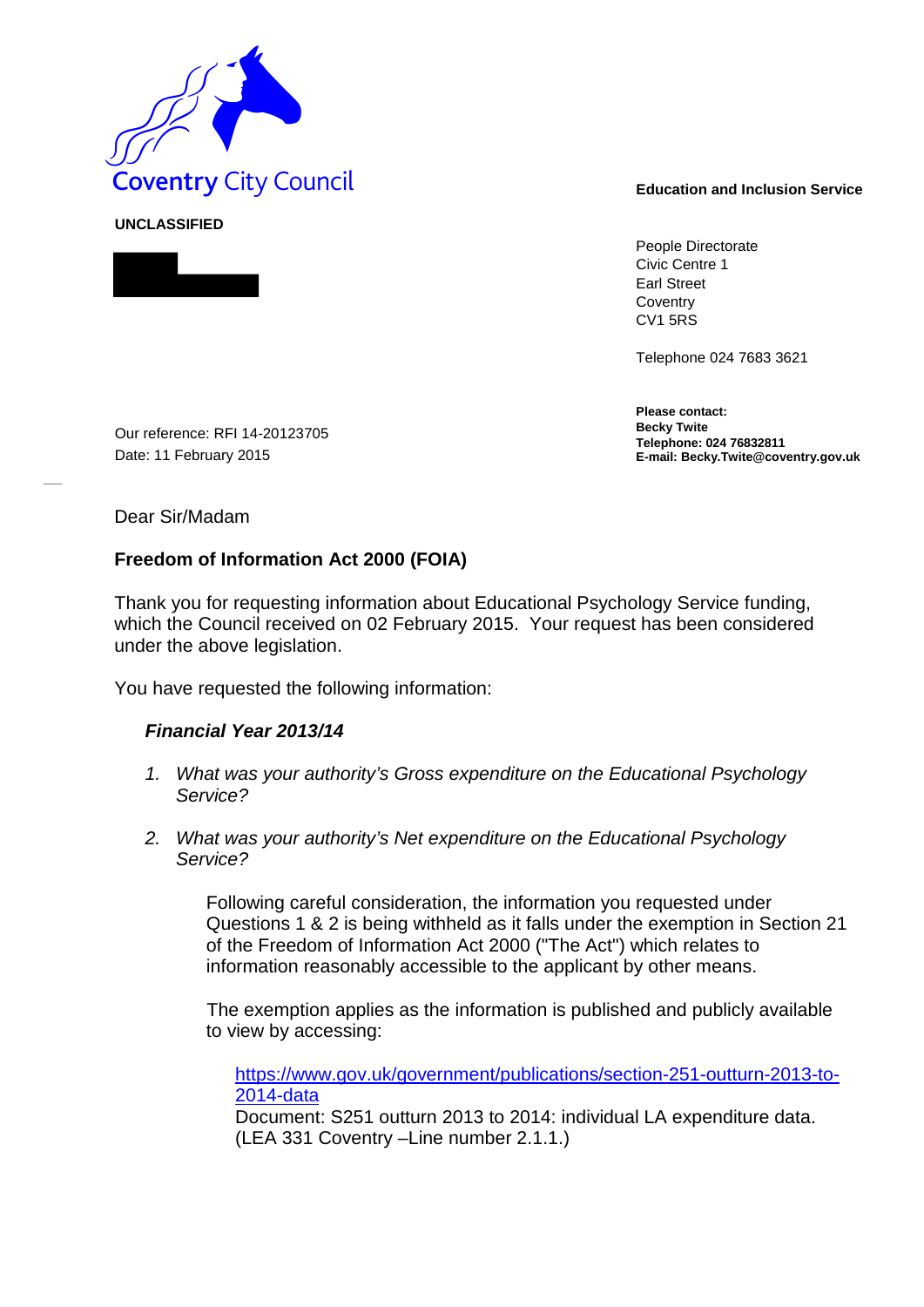**Please Note:** Buyback income from schools and academies is excluded from income and expenditure in the section 251 return. Income and expenditure of £463,275 relating to the Educational Psychology Service traded services with schools has been excluded from the section 251 outturn report.

*3. How is this gross expenditure funded? (For example, core local authority budget, Dedicated Schools Grant, Traded Service to schools and other parties etc.).*

The Educational Psychology Service is funded from core local authority budget and income from traded services to schools, academies and other external organisations.

*4. When answering question 2, if there is more than one funding source provide the amount funded by each source.*

The section 251 return net figure represents the core funding and it states separately any external income. The other funding source is the £463,275 income from traded services with schools explained in the note above.

*5. If the Dedicated Schools Grant has been used to fund all or part of the service advise which line this expenditure was included on on your submitted Section 251 2013/14 actuals statement.*

No Dedicated Schools Grant has been used to fund all or part of the service.

## *Financial Year 2014/15*

- *6. What is your authority's original Gross budget on the Educational Psychology Service?*
- *7. What is your authority's original Net budget on the Educational Psychology Service?*

Section 21 exemption applies as the information for Questions 6 & 7 is published and publicly available to view by accessing:

https://www.gov.uk/government/publications/section-251-budget-2014-to-2015-data

Document: Budget detailed level: local authority information 2014 to 2015. ( LEA 331 Coventry –Line number 2.1.1.)

**Please Note:** Buyback income from schools and academies is excluded from income and expenditure in the section 251 return. Income and expenditure budgets of £460,717 relating to the Educational Psychology Service traded services with schools has been excluded from the section 251 outturn report.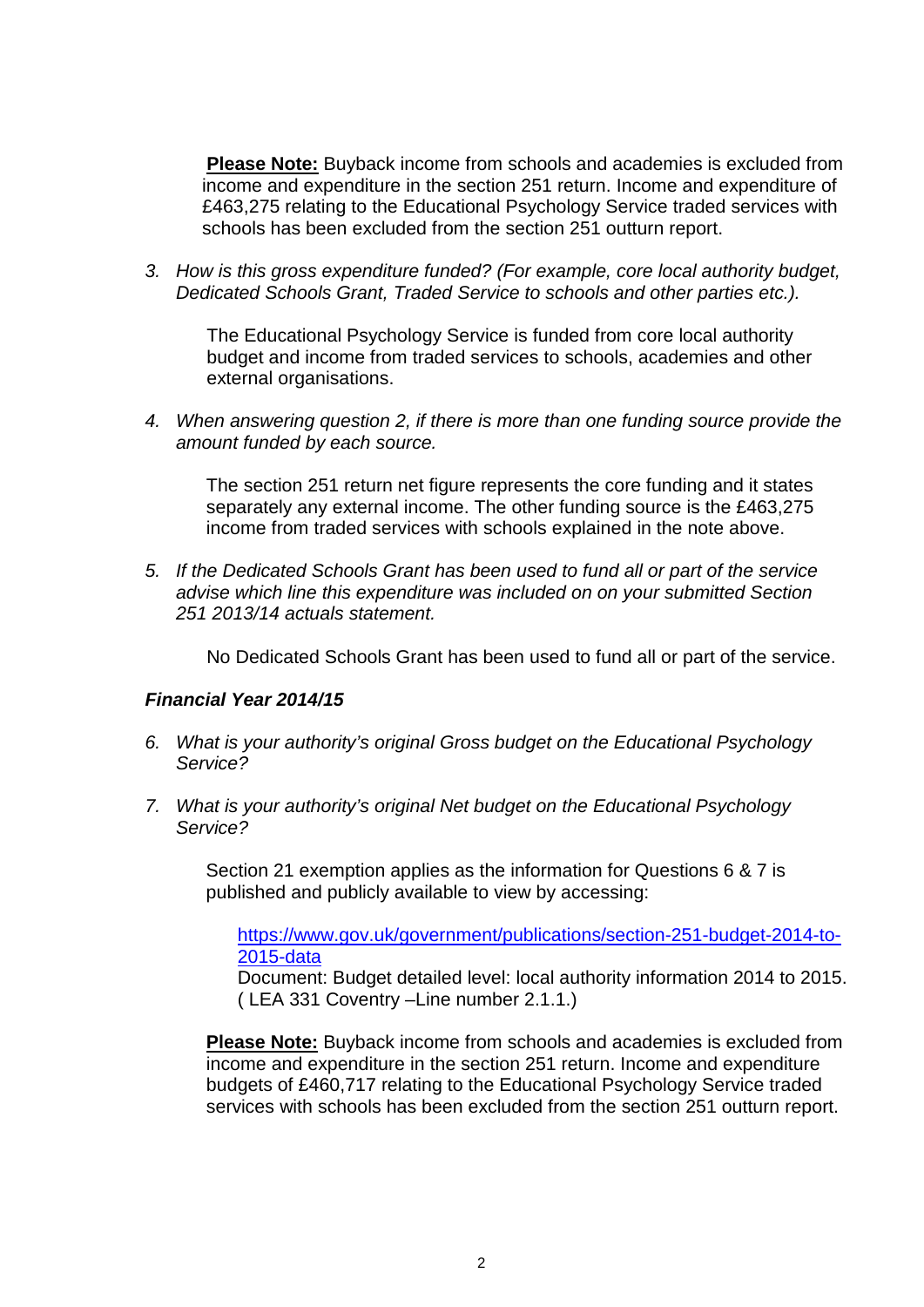*8. How is this gross budget funded? (For example, core local authority budget, Dedicated Schools Grant, Traded Service to schools and other parties etc.).*

The Educational Psychology Service is funded from core local authority budget and income from traded services to schools, academies and other external organisations

*9. When answering question 2, if there is more than one funding source provide the budgeted amount funded by each source.*

The section 251 return net figure represents the core funding and it states separately any external income. The other funding source is the £460,717 income budget from traded services with schools explained in the note above.

*10. If the Dedicated Schools Grant is being used to fund all or part of the service advise which line this expenditure was included on on your submitted Section 251 2014/15 budget statement.*

No Dedicated Schools Grant has been used to fund all or part of the service.

Please note, under the Re-Use of Public Sector Information 2005 Regulations you are free to use this information for your own use or for the purposes of news reporting.

However, any other type of re-use under the Regulations, for example; publication of the information or circulation to the public, will require permission of the copyright owner and may be subject to terms and conditions. For documents where the copyright does not belong to Coventry City Council you will need to apply separately to the copyright holder.

If you wish to apply to reuse the information you have requested or have any other issues relating to this request please do not hesitate to contact me.

If you are unhappy with the outcome or handling of your request you should write to us within 40 working days of the date of this letter, to the Council's Information Governance Team at:

Council House, Room 21a Lower Ground Floor Earl Street, Coventry. CV1 5RR infogov@coventry.gov.uk

If you have done this and are still dissatisfied, the Information Commissioner can be contacted at:

Information Commissioner's Office Wycliffe House